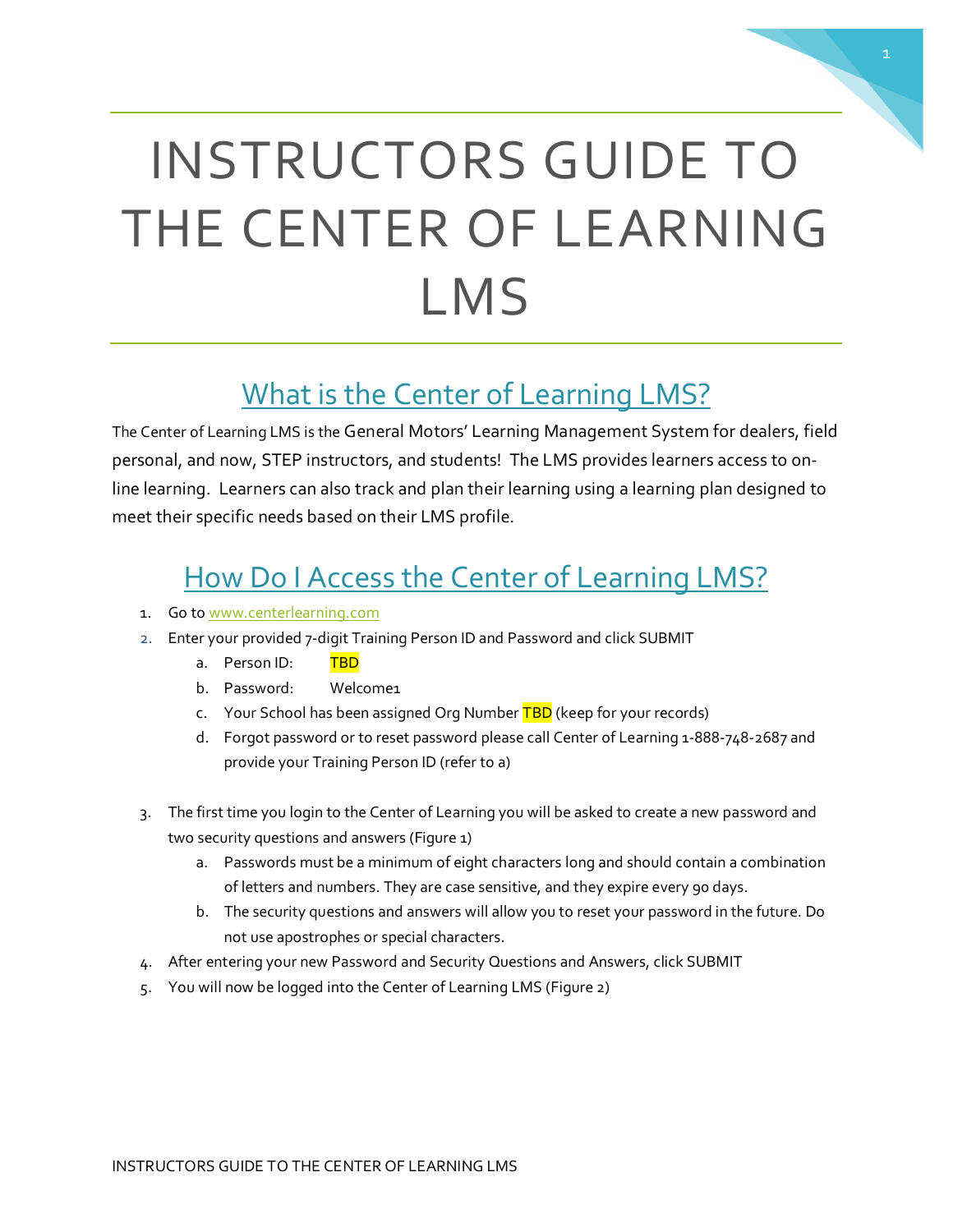2

 $\mathcal{N}$ 

**Figure 1**

| WGMCE O                                     | <b>CENIEK OF</b><br>LEARNING |                         |              |                    |  | LOGOUT <sup>E</sup> |
|---------------------------------------------|------------------------------|-------------------------|--------------|--------------------|--|---------------------|
| <b>LEARNING PATH</b>  <br><b>PROFILE(S)</b> | ENROLLMENT   TESTING         | <b>TRAINING RECORDS</b> | LANGUAGE     | <b>ADMIN TOOLS</b> |  |                     |
| Welcome . Instructor                        |                              |                         |              |                    |  | School              |
| Catalog<br><b>Reports</b>                   | <b>Help/Support</b>          | <b>Message Center</b>   |              |                    |  |                     |
| <b>MY LEARNING STATUS</b>                   |                              |                         |              |                    |  |                     |
| <b>GM TEP STS</b>                           |                              |                         |              |                    |  |                     |
| February 12, 2021                           |                              | <b>STS</b>              | <b>MTC</b>   |                    |  |                     |
| Fundamentals                                |                              | <b>NA</b>               | <b>NA</b>    |                    |  |                     |
| Maintenance Inspection Technician           |                              | <b>NA</b>               | $\mathsf{N}$ |                    |  |                     |

**Figure 2**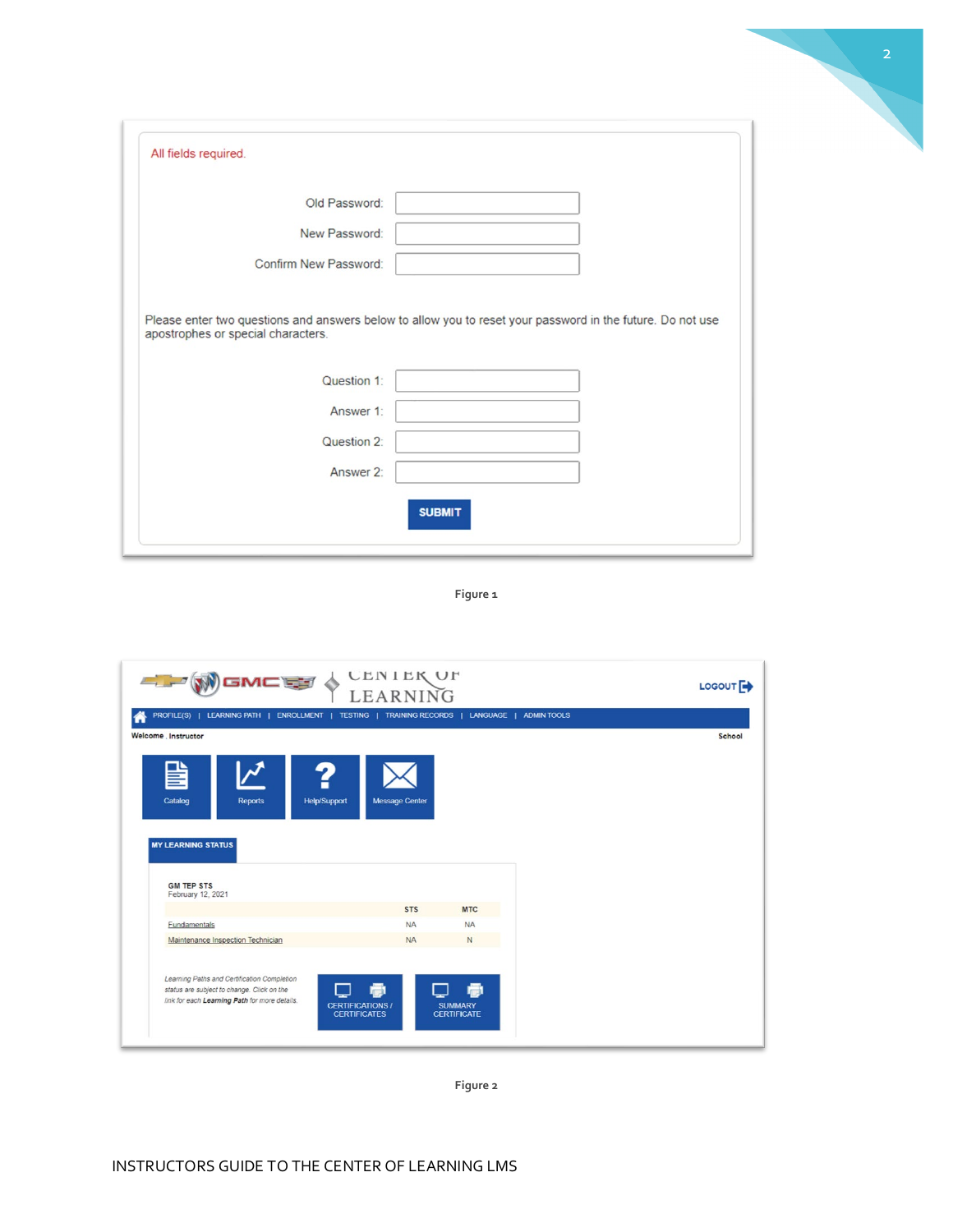# **GETTING TO KNOW THE MENUS**

3

The following describes the menu items that are available to you:

#### PROFILE(S)

- PROFILE MANAGER > search for and manage your student's profiles
- EDIT YOUR PROFILE > manage your profile
- ADD PARTICIPANT PROFILE > add students to your school (ensure to follow the procedure documented under the "How do I Add a student" section

#### LEARNING PATH

- VIEW YOUR PATH > view the learning paths that are assigned, the courses on the paths and your learning status
- VIEW A PARTICIPANT'S LEARNING PATH > view the learning paths that are assigned to your students, the courses on the paths and their learning status

#### ENROLLMENT

• BATCH ASSIGN > this feature is currently not available for STEP Schools

#### **TESTING**

• SERVICE TECHNICAL > PLACEMENT ASSESSMENT > provides access to optional placement tests

#### TRAINING RECORDS

- VIEW PARTICIPANT TRAINING RECORDS > view the learning history of your students
- VIEW YOUR TRAINING RECORDS > view your learning history

#### LANGUAGE

- The Center of Learning LMS and its courses are available in English or Spanish
	- o Center of Learning does offer several courses in Spanish Language, to take those courses, the learner must change the language on the home page first

#### ADMIN TOOLS

• DEALERS > DEALER MANAGER > Note use your school's contact information.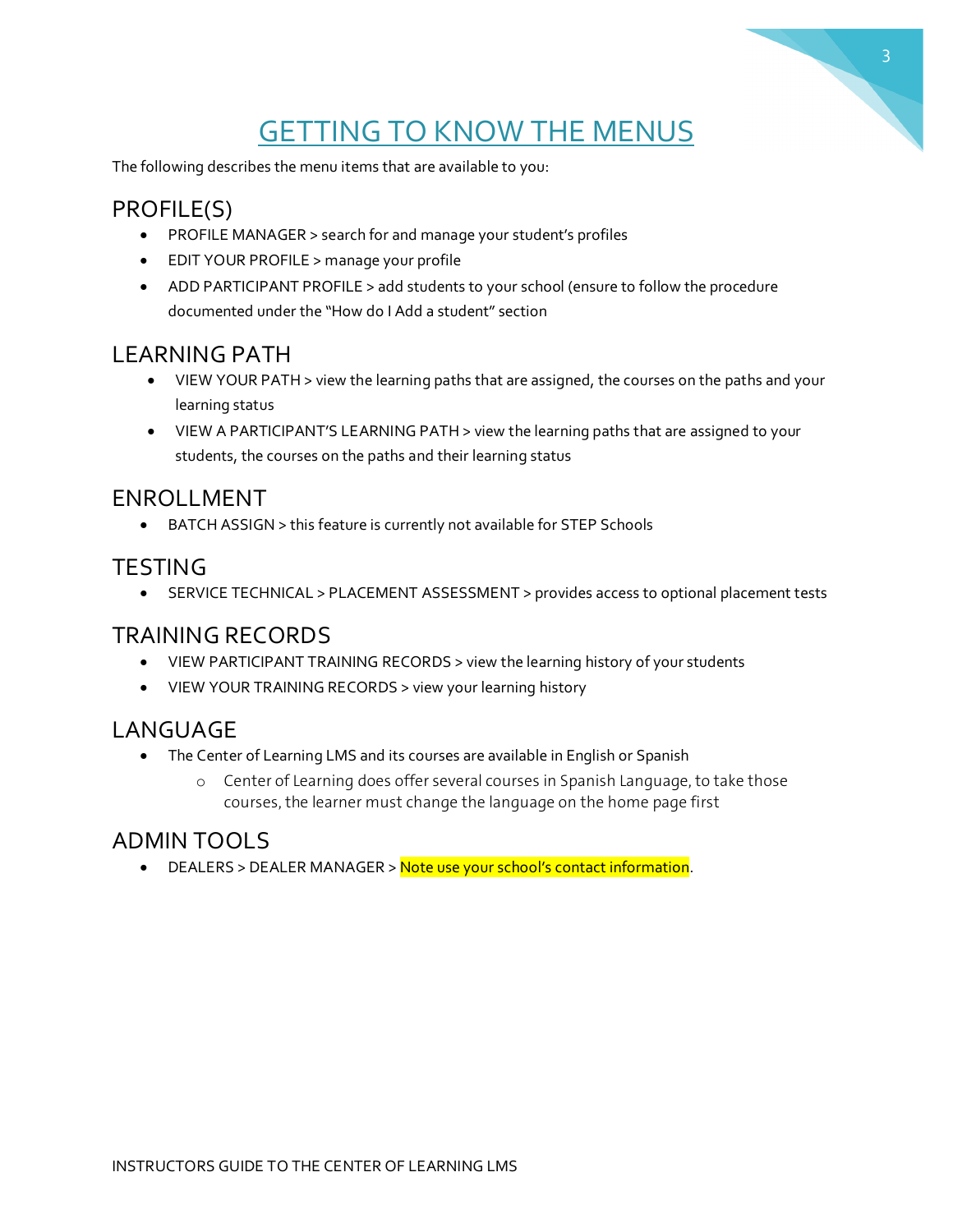# 4

# HOW DO I ADD A STUDENT?

**Very important to protect all student's personal information.** 

#### **Therefore, to minimize the use of student personal information, we will not accept/allow ANY student's personal information to be entered in the Center of Learning LMS**.

Use the following process when completing the student form (refrain from using the student's legal name):

We will require you to follow for all students this naming convention/format. You are to use the actual word "Student" as the first name and for the last name we will be requiring you to employ an incremental numbering system starting with numeral one.

#### **Example:**

| <b>First Name:</b> | Last Name: |
|--------------------|------------|
| Student            |            |
| Student            | ־          |
| Student            |            |
| <b>Student</b>     |            |

If you have a hundred students in a class, the last student would be named Student 100. Continue using the incremental approach for all future classes. Year two students would begin with Student 101 and so on.

**This will be the format to be followed for the duration of the program. Hypothetically you could reach Student 5,000 or more.**

As an instructor, you have the ability to create profiles for your students and to give them access to the Center of Learning LMS.

- 1. Navigate to PROFILE(S) > ADD PARTICIPANT PROFILE
- 2. Fill in the required fields on the form
	- a. Students should be given a Primary Person Type of TECHNICIAN APPRENTICE
	- b. Assign students the Student Role. The Dealer Manager/DTA role is reserved for school Instructors and administrators. This role would allow a learner to have access to other student's profiles and learning history.
- 3. Click SUBMIT
- 4. The Assign User screen now appears. This is where you assign the student to your school. On this screen, the Dealer dropdown list is your school. Click SUBMIT.
- 5. The screen should now display "User location assignment completed". Click the Back link, this will return you to the Profile Manager page.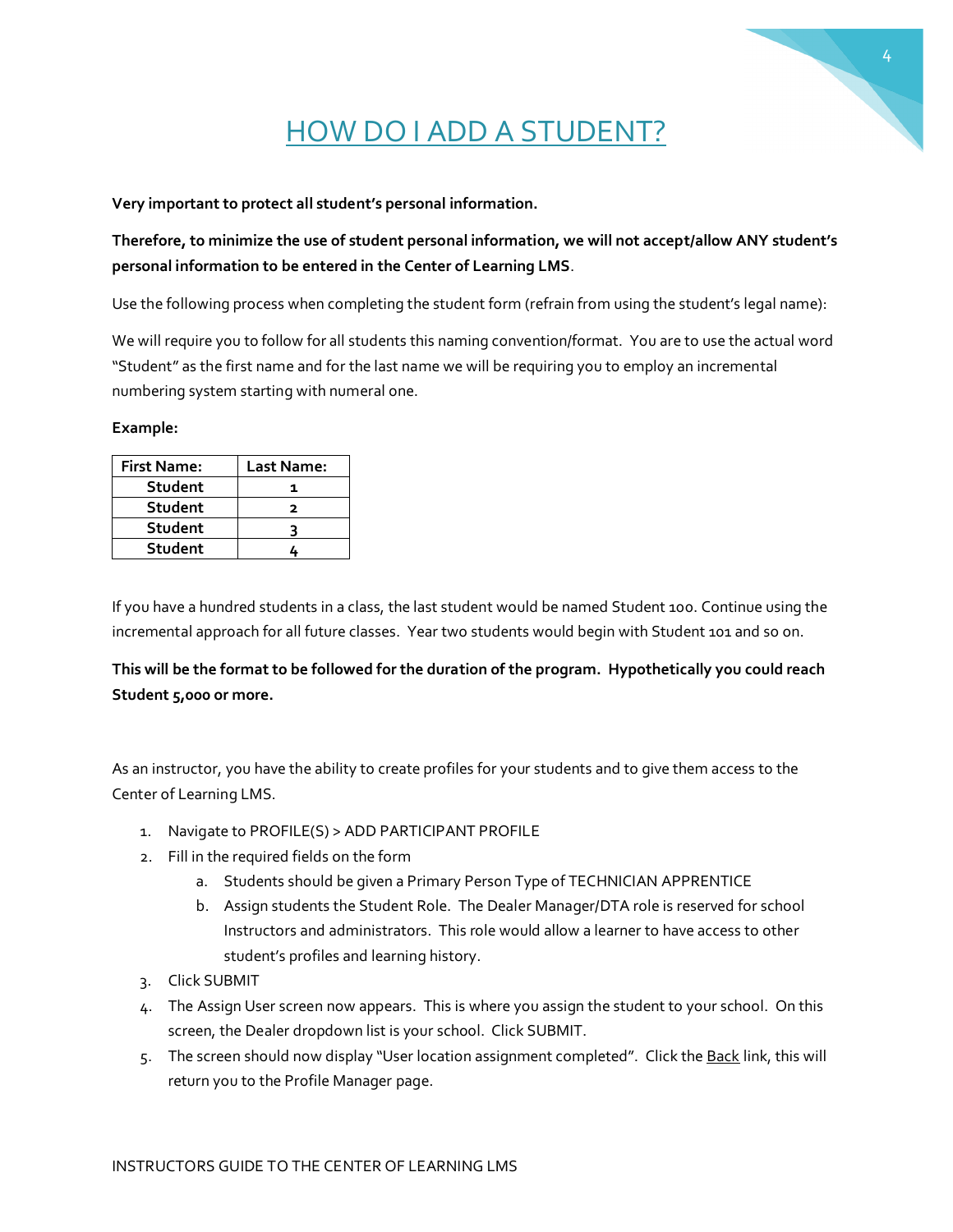- 6. Click SUBMIT (you will not need to enter any information in the search fields). The screen will display all the students who are assigned to your school.
- 7. The Person ID assigned to the student is the 7-digit number they will use to login to the Center of Learning LMS.
- 8. **NOTE**: When a student is assigned a Person Type of Technician Apprentice, they are assigned two learning paths; Fundamentals and Maintenance Inspection Technician. These paths will not be available to the student until a day after their profile is created (a system process runs during the night that builds and assigns the paths to the students).

# HOW DO I REMOVE A STUDENT PROFILE?

As an instructor, you have the ability to remove student profiles, thereby removing their access to the Center of Learning LMS.

- 1. Navigate to PROFILE(S) > PROFILE MANAGER
- 2. From the Profile Manager screen, you can search for a student's profile by name or Person ID. You can see all active profiles assigned to your school by leaving all the search fields blank and simply clicking the SUBMIT button.
- 3. Locate the student profile you would like to inactivate and click on the "Edit Profile" link within the Action column.
- 4. Set the "Active User"radio button to No and click SUBMIT. At this point, the student profile has been inactivated and will no longer appear in the Center of Learning LMS. The student is removed from all LMS reports after the reports are updated overnight.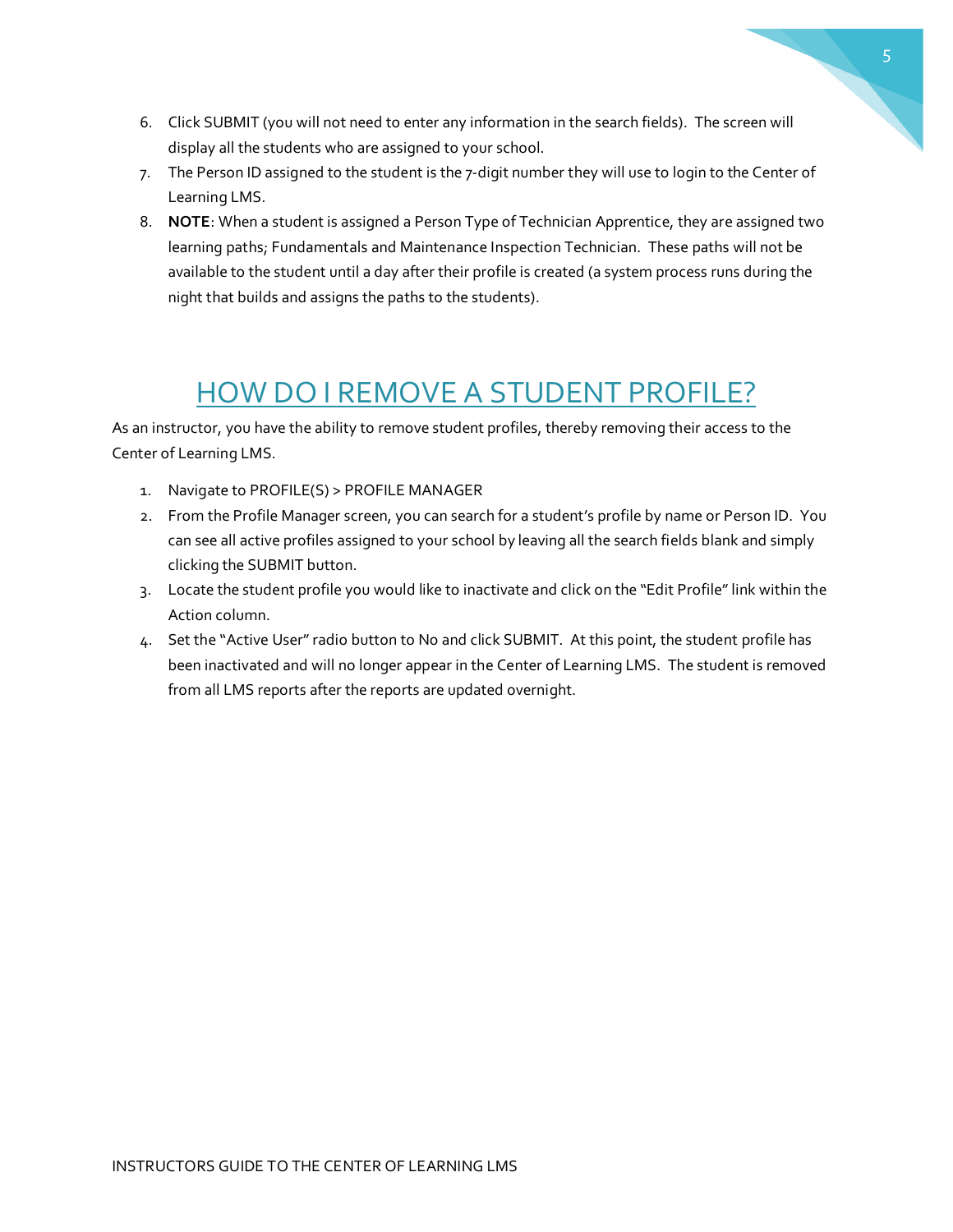# HOW DO I ACCESS MY LEARNING?

Both Instructors and students have access to hundreds of on-line courses within the Center of Learning LMS. Courses can be found using the catalog search page, but to focus in on the curriculum that has been curated for the GM TEP students the best way to access learning is through the learning paths.

When a learner logs into the Center of Learning LMS, they will see their learning path on the Home page, under the "My Learning Status" tab (Figure 3). Examples of learning paths are Fundamentals and Maintenance Inspection Technician.

| ╩<br>Catalog                                                        | <b>Help/Support</b>                                                                                                                        | <b>Message Center</b>                          |            |                                      |
|---------------------------------------------------------------------|--------------------------------------------------------------------------------------------------------------------------------------------|------------------------------------------------|------------|--------------------------------------|
| <b>MY LEARNING STATUS</b><br><b>GM TEP STS</b><br>February 15, 2021 |                                                                                                                                            |                                                |            |                                      |
|                                                                     |                                                                                                                                            |                                                | <b>STS</b> | <b>MTC</b>                           |
| <b>Fundamentals</b>                                                 |                                                                                                                                            |                                                | 20%<br>7%  | <b>NA</b><br>N                       |
|                                                                     | Maintenance Inspection Technician                                                                                                          |                                                |            |                                      |
|                                                                     | Learning Paths and Certification Completion<br>status are subject to change. Click on the<br>link for each Learning Path for more details. | <b>CERTIFICATIONS /</b><br><b>CERTIFICATES</b> |            | <b>SUMMARY</b><br><b>CERTIFICATE</b> |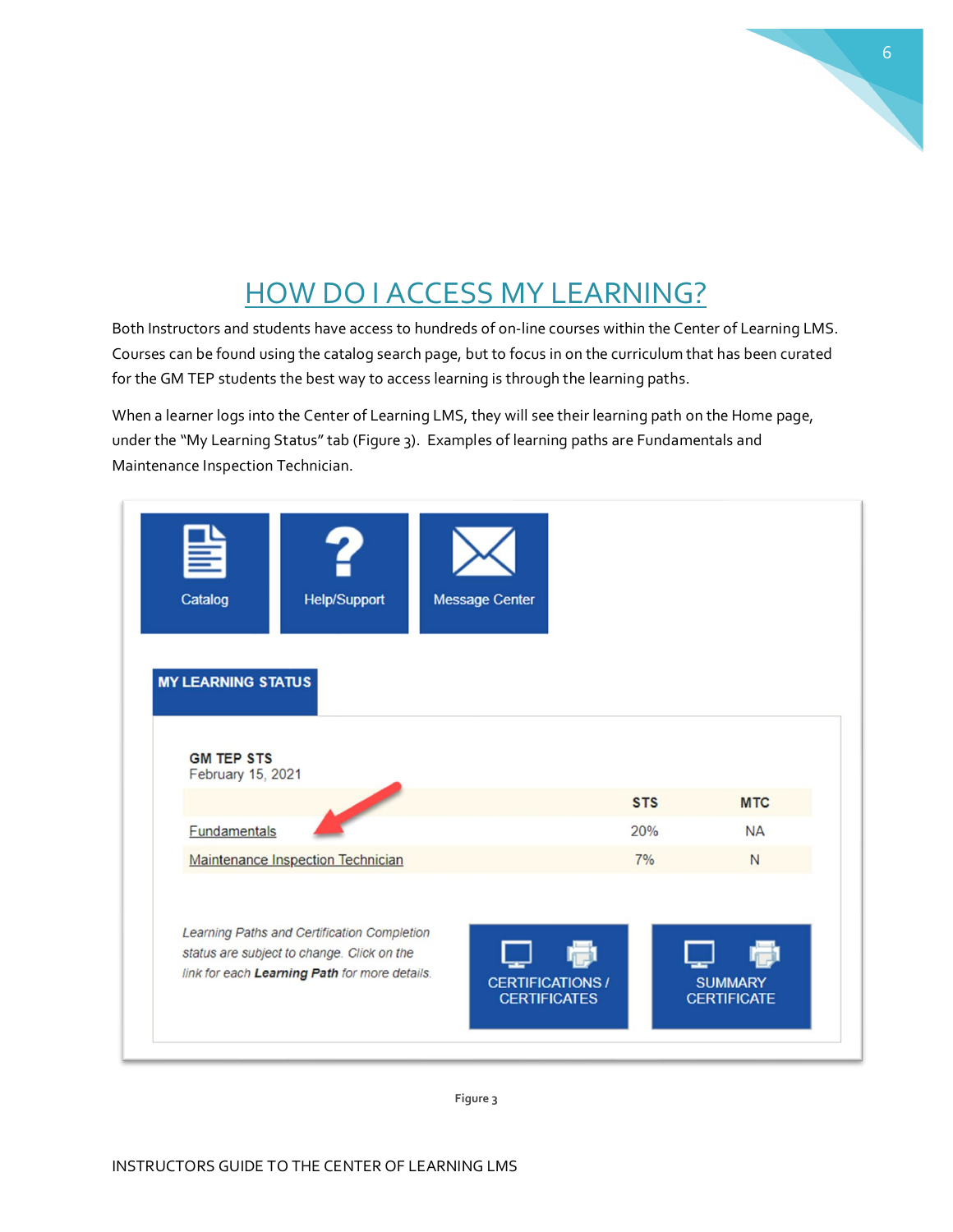

Follow these steps to access the courses on your learning path:

- 1. Click on the learning path name, Fundamentals for example, this will take you to your path. The learning path lists the required courses for the path
- 2. To launch the course, either click on the course number/name or the "Launch" link (Figure 4), this will take you to the course catalog entry for the course you selected.
- 3. On the course catalog page, you will find information about the course, such as the course description and duration. To begin the course, click on the "Launch Course" link (Figure 5)
- 4. The course menu is displayed. Click the on the course title link to launch the course. Note that courses will bookmark the learner's progress, so learners may leave the course, return later, and continue from where they left off.





| <b>Catalog</b> > View Course<br>Description, required Prerequisites, etc.<br>of these instructions. | The course description below outlines the specifics of this course such as the Course Number, Name,<br>Depending on the delivery platform, you can either launch or enroll in a course from one of the links to the right | <b>Launch Course</b><br><b>Test Out</b><br><b>Add Course to Learning Path (Self</b><br>$ -$<br>$\sim$ |
|-----------------------------------------------------------------------------------------------------|---------------------------------------------------------------------------------------------------------------------------------------------------------------------------------------------------------------------------|-------------------------------------------------------------------------------------------------------|
| to Learning Path                                                                                    |                                                                                                                                                                                                                           |                                                                                                       |
| to Course Search                                                                                    | Average Rating 4.2 by 815 users                                                                                                                                                                                           |                                                                                                       |
| se Number                                                                                           | 10040.15W                                                                                                                                                                                                                 |                                                                                                       |
| ery Platform                                                                                        | <b>Web-Based Training</b>                                                                                                                                                                                                 |                                                                                                       |

**Figure 5**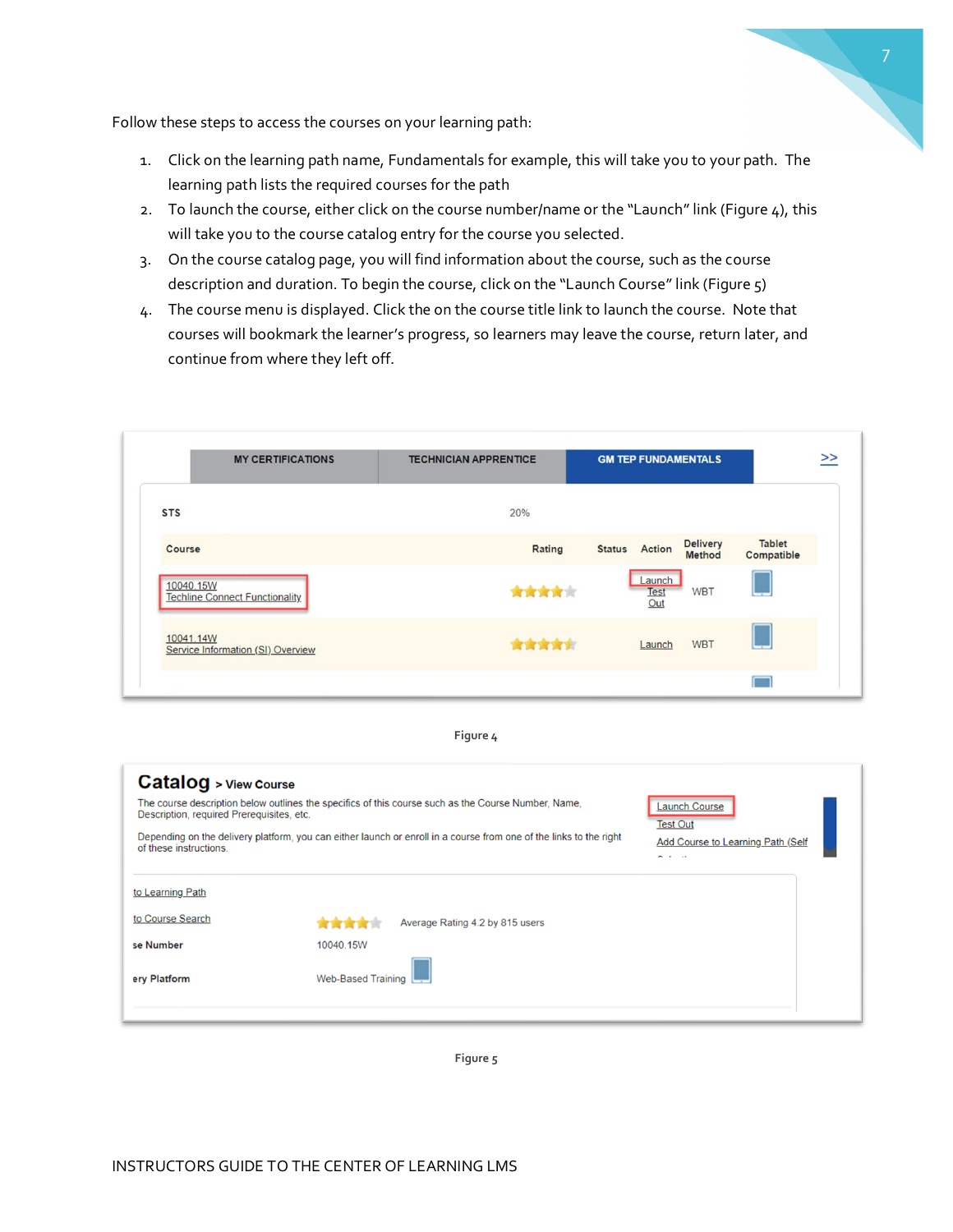

**Figure 6**

# HOW DO I TRACK MY STUDENT'S PROGRESS?

As an instructor, you can track your students learning progress using the Service Training Standards Report. To access the report:

- 1. From the Home page click on the Reports icon
- 2. Click on the "(GMSTEP) Service Training Standards (STS) Report" link. Note: there are two reports available, one for the current year and one for the previous year.
- 3. The STS Report will display two learning categories, Fundamentals and Maintenances Inspection Technician. Note that these correlate to the two learning paths that your students are assigned to.
- 4. Click on the Area name to drill down to see a list of all your students and their status toward path completion.
- 5. The STS Report can also be exported to Excel or a Printer Friendly version (Figure 7)